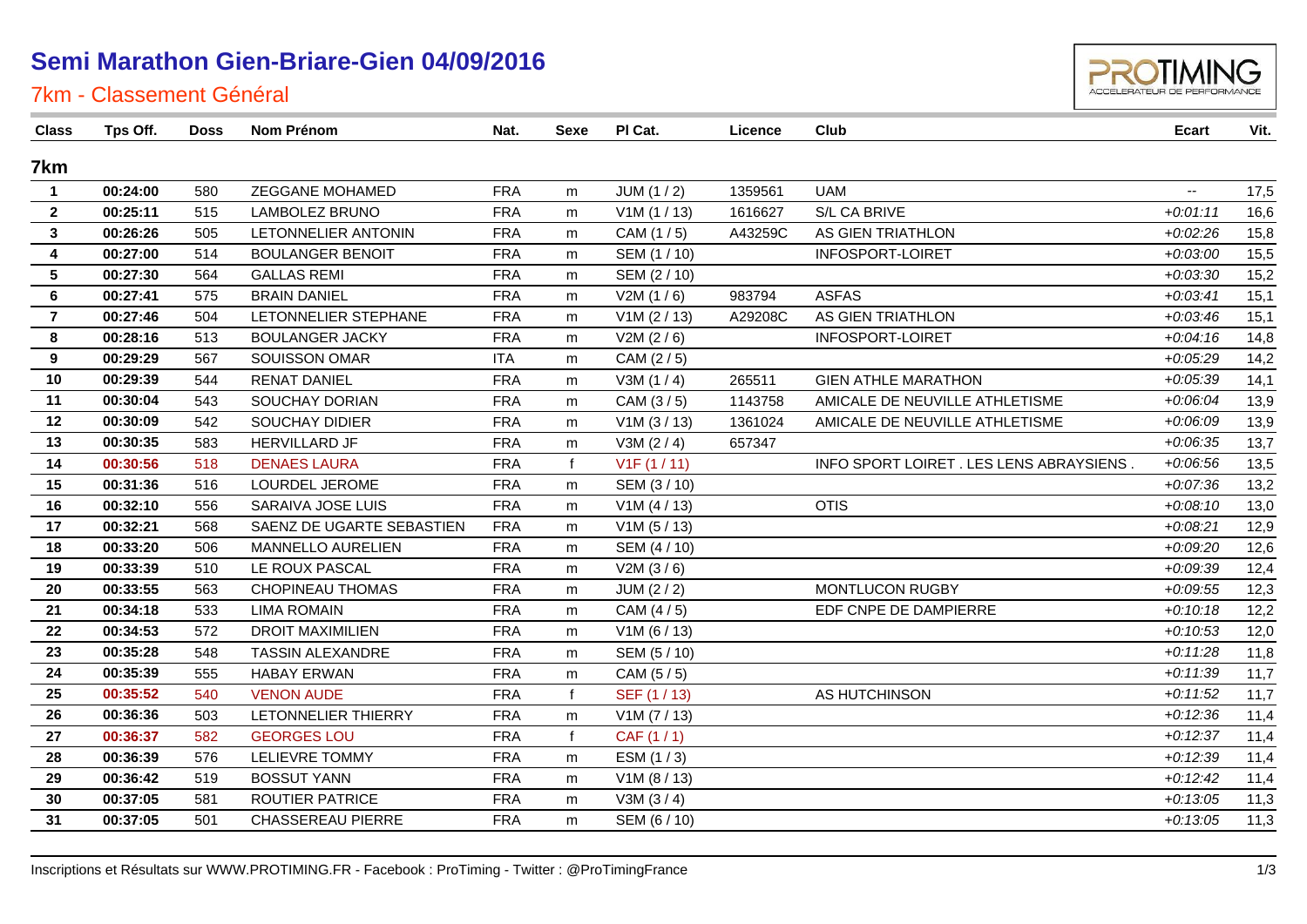# **Semi Marathon Gien-Briare-Gien 04/09/2016**

### 7km - Classement Général



| <b>Class</b> | Tps Off. | <b>Doss</b> | <b>Nom Prénom</b>           | Nat.       | Sexe         | PI Cat.      | Licence | Club                          | <b>Ecart</b> | Vit. |
|--------------|----------|-------------|-----------------------------|------------|--------------|--------------|---------|-------------------------------|--------------|------|
| 32           | 00:37:06 | 539         | <b>LECLOU JULIETTE</b>      | <b>FRA</b> |              | JUF(1/3)     |         | AS HUTCHINSON                 | $+0:13:06$   | 11,3 |
| 33           | 00:37:08 | 550         | <b>MIERMONT CANELLE</b>     | <b>FRA</b> | $\mathsf{f}$ | ESF (1/2)    |         |                               | $+0.13.08$   | 11,3 |
| 34           | 00:37:39 | 571         | <b>SERRE GRAZIELLA</b>      | <b>FRA</b> | $\mathbf{f}$ | SEF (2/13)   |         |                               | $+0:13:39$   | 11,1 |
| 35           | 00:37:51 | 553         | <b>RUSSO ADRIEN</b>         | <b>FRA</b> | m            | ESM (2/3)    |         | <b>VWR INTERNATIONAL</b>      | $+0:13:51$   | 11,0 |
| 36           | 00:38:01 | 577         | JAFFRAY YVONIG              | <b>FRA</b> | m            | V1M (9 / 13) |         | <b>PSIG</b>                   | $+0.14:01$   | 11,0 |
| 37           | 00:38:09 | 558         | <b>GUILLEMAIN SEBASTIEN</b> | <b>FRA</b> | m            | V1M(10/13)   |         |                               | $+0.14.09$   | 11,0 |
| 38           | 00:39:09 | 517         | <b>BEDU SEBASTIEN</b>       | <b>FRA</b> | m            | SEM (7 / 10) |         |                               | $+0:15:09$   | 10,7 |
| 39           | 00:39:34 | 512         | KOMINOVSKI AMELINE          | <b>FRA</b> | $\mathsf{f}$ | JUF(2/3)     |         |                               | $+0:15:34$   | 10,6 |
| 40           | 00:39:58 | 522         | DROUET JEAN CLAUDE          | <b>FRA</b> | m            | V4M(1/2)     |         |                               | $+0.15.58$   | 10,5 |
| 41           | 00:39:58 | 535         | PENNE IRENE                 | <b>FRA</b> | $\mathbf{f}$ | SEF (3/13)   | 1553222 | UNION ATHLETIQUE DE MONTEREAU | $+0.15.58$   | 10,5 |
| 42           | 00:40:07 | 526         | <b>BERTON JACKY</b>         | <b>FRA</b> | m            | V3M $(4/4)$  |         |                               | $+0:16:07$   | 10,4 |
| 43           | 00:41:11 | 547         | ARCHAMBAULT CHRISTELLE      | <b>FRA</b> | $\mathbf{f}$ | JUF(3/3)     | 1648006 | <b>GIEN ATHLE MARATHON</b>    | $+0:17:11$   | 10,2 |
| 44           | 00:41:15 | 536         | <b>DOS SANTOS ELISABETH</b> | <b>FRA</b> | $\mathbf{f}$ | V1F(2/11)    | 1670052 | UNION ATHLETIQUE DE MONTEREAU | $+0:17:15$   | 10,1 |
| 45           | 00:41:27 | 508         | <b>TURBAN MICHEL</b>        | <b>FRA</b> | m            | V4M (2 / 2)  | 313152  | S/L CJF FLEURY LES AUBRAIS    | $+0:17:27$   | 10,1 |
| 46           | 00:42:06 | 561         | <b>GALERA THIERRY</b>       | <b>FRA</b> | m            | V2M(4/6)     |         |                               | $+0.18.06$   | 9,9  |
| 47           | 00:42:33 | 530         | QUENEE TOMMY                | <b>FRA</b> | m            | SEM (8 / 10) |         | EDF CNPE DE DAMPIERRE         | $+0.18.33$   | 9,8  |
| 48           | 00:42:53 | 532         | LIMA SALGADO JOSE           | <b>FRA</b> | m            | V2M(5/6)     |         | EDF CNPE DE DAMPIERRE         | $+0:18:53$   | 9,7  |
| 49           | 00:43:09 | 541         | <b>DOUCET SEVERINE</b>      | <b>FRA</b> | $\mathbf{f}$ | SEF (4/13)   |         |                               | $+0.19.09$   | 9,7  |
| 50           | 00:43:14 | 551         | MOREAU BAPTISTE             | <b>FRA</b> | m            | ESM (3/3)    |         | <b>VWR INTERNATIONAL</b>      | $+0:19:14$   | 9,7  |
| 51           | 00:43:17 | 554         | GILLARDIN JEAN CLAUDE       | <b>FRA</b> | m            | V2M(6/6)     |         | <b>VWR INTERNATIONAL</b>      | $+0:19:17$   | 9,7  |
| 52           | 00:43:36 | 507         | <b>BONVALET FREDERIQUE</b>  | <b>FRA</b> | f            | SEF (5/13)   |         |                               | $+0.19.36$   | 9,6  |
| 53           | 00:43:44 | 545         | <b>MARTIN NOEMIE</b>        | <b>FRA</b> | $\mathbf f$  | ESF $(2/2)$  | 1288720 | <b>GIEN ATHLE MARATHON</b>    | $+0:19:44$   | 9,6  |
| 54           | 00:43:48 | 537         | <b>ALIAS CHRISTINE</b>      | <b>FRA</b> | f            | V1F(3/11)    |         |                               | $+0.19:48$   | 9,5  |
| 55           | 00:43:52 | 552         | <b>RUSSO SABINE</b>         | <b>FRA</b> | $\mathbf f$  | V1F(4/11)    |         | <b>VWR INTERNATIONAL</b>      | $+0.19:52$   | 9,5  |
| 56           | 00:43:53 | 538         | <b>CAFFIN SEVERINE</b>      | <b>FRA</b> | f            | V1F(5/11)    |         | AS HUTCHINSON                 | $+0:19:53$   | 9,5  |
| 57           | 00:43:53 | 559         | <b>ALENDA EVELYNE</b>       | <b>FRA</b> | $\mathbf{f}$ | V2F(1/6)     |         |                               | $+0:19:53$   | 9,5  |
| 58           | 00:44:02 | 511         | <b>MARECHAL NATHALIE</b>    | <b>FRA</b> | $\mathsf{f}$ | V1F(6/11)    |         |                               | $+0:20:02$   | 9,5  |
| 59           | 00:44:40 | 573         | <b>CONVARD EMMANUEL</b>     | <b>FRA</b> | m            | V1M(11/13)   |         | <b>GIEN ATHLE MARATHON</b>    | $+0.20:40$   | 9,4  |
| 60           | 00:44:42 | 546         | <b>BOIZIAU DANIEL</b>       | <b>FRA</b> | m            | V5M(1/1)     | 1751989 | <b>GIEN ATHLE MARATHON</b>    | $+0.20:42$   | 9,3  |
| 61           | 00:44:48 | 525         | <b>CHAUSSET CELINE</b>      | <b>FRA</b> | $\mathbf{f}$ | SEF (6/13)   |         | <b>CREUZOT</b>                | $+0.20:48$   | 9,3  |
| 62           | 00:44:48 | 524         | <b>MALGOGNE CELINE</b>      | <b>FRA</b> | $\mathsf{f}$ | V2F(2/6)     |         | CREUZOT                       | $+0.20:48$   | 9,3  |
| 63           | 00:44:49 | 523         | <b>GONNIN CORINNE</b>       | <b>FRA</b> | f            | V1F (7 / 11) |         | <b>CREUZOT</b>                | $+0.20:49$   | 9,3  |
| 64           | 00:44:55 | 586         | <b>NAQUIN EMILIE</b>        | <b>FRA</b> |              | SEF (7/13)   |         |                               | $+0.20.55$   | 9,3  |
|              |          |             |                             |            |              |              |         |                               |              |      |